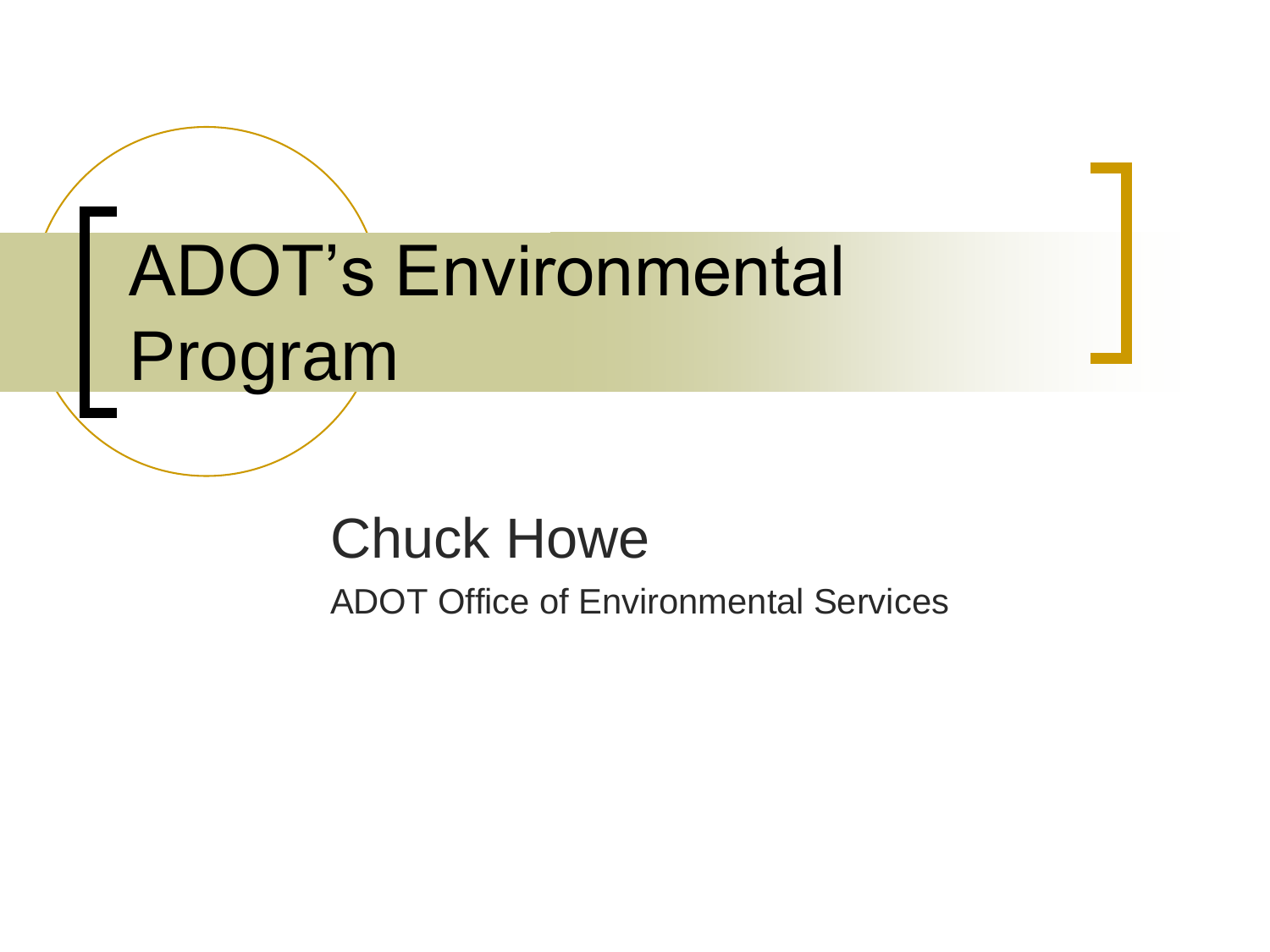Todd Williams - Director

- Environmental Compliance
- Policy & Standards
- Water Quality
- Roadside Resources3-23-183

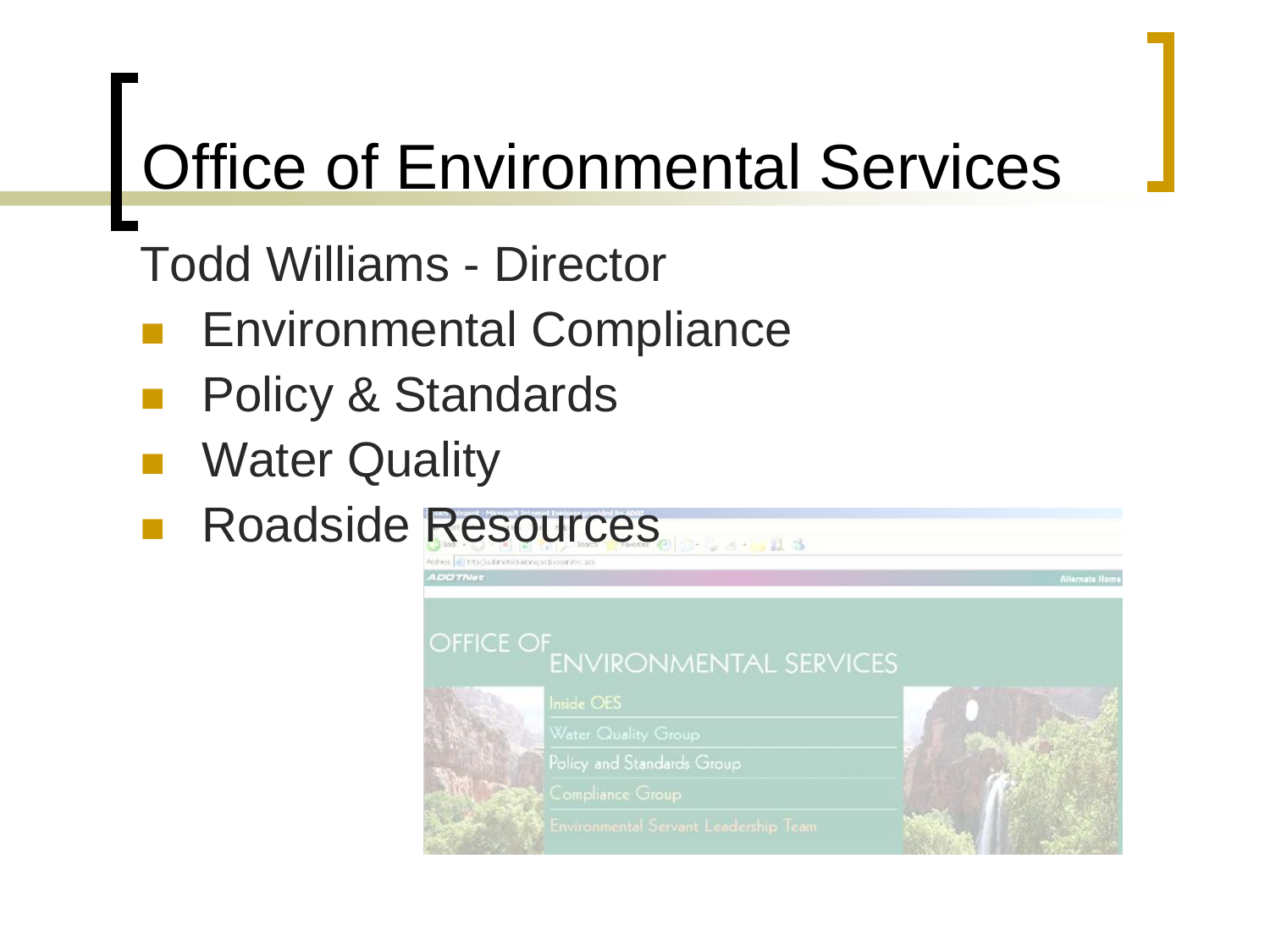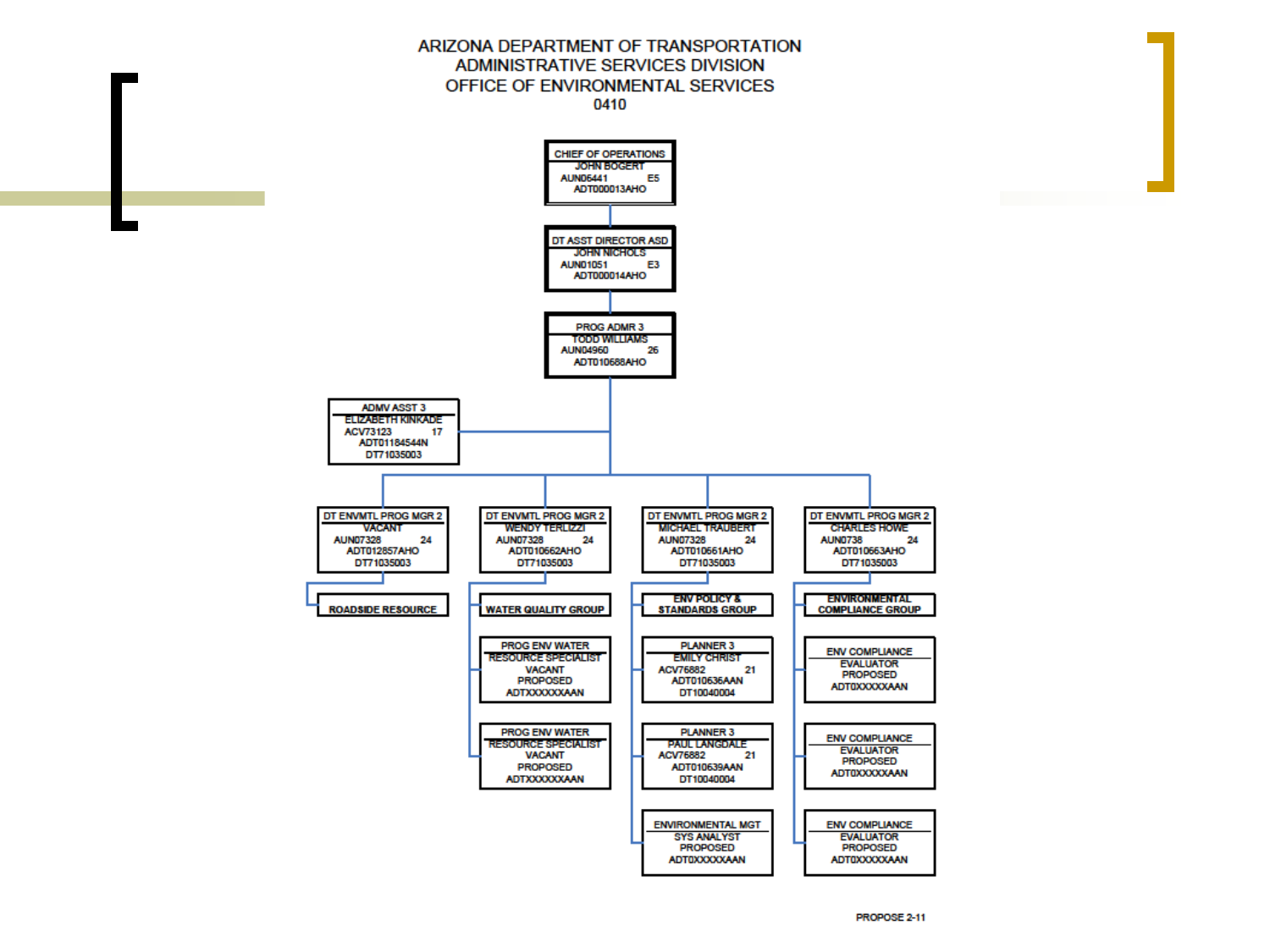### **Chuck Howe - Group Manager Compliance Group**

File F.R. Sine Forentes Tools Help

●Box - ○ - ■ 2 公 Down ☆Faces ※ 2 - ■ - ■ 2 名

Administration (Map yiedcanes) division site signification of lange (index , asp

#### **ADOTNet**

OFFICE OF ENVIRONMENTAL SERVICES

Inside OES

#### Compliance Group

Water Quality Group

Policy and Standards Group

Compilance Group Environmental Servant

Leedwiship Team OES Intranet Home Page

The OES Compliance Group insures that environment abregulatory requirements are medium al ALO activities. This includes mitoation measures resulting from the NEPA process, terms and conditions. If Section 404 semitimis and other environmental regulations that apply to HDCT. operations.

Downloads:

Compilance States Report - for Decent bet 2717

#### Findrommantal Work Urdai Background and Instructions

This new pre-reamental work endor request ferm is finited the District Environmental Counting one and other ALIO I staff who need to order vanous tasks. from CIES for non-development crojects.



 $-3x$ 

 $\sum$  on  $\sum$  on  $\sum$ 

Alternate Hema Page | Site Sparch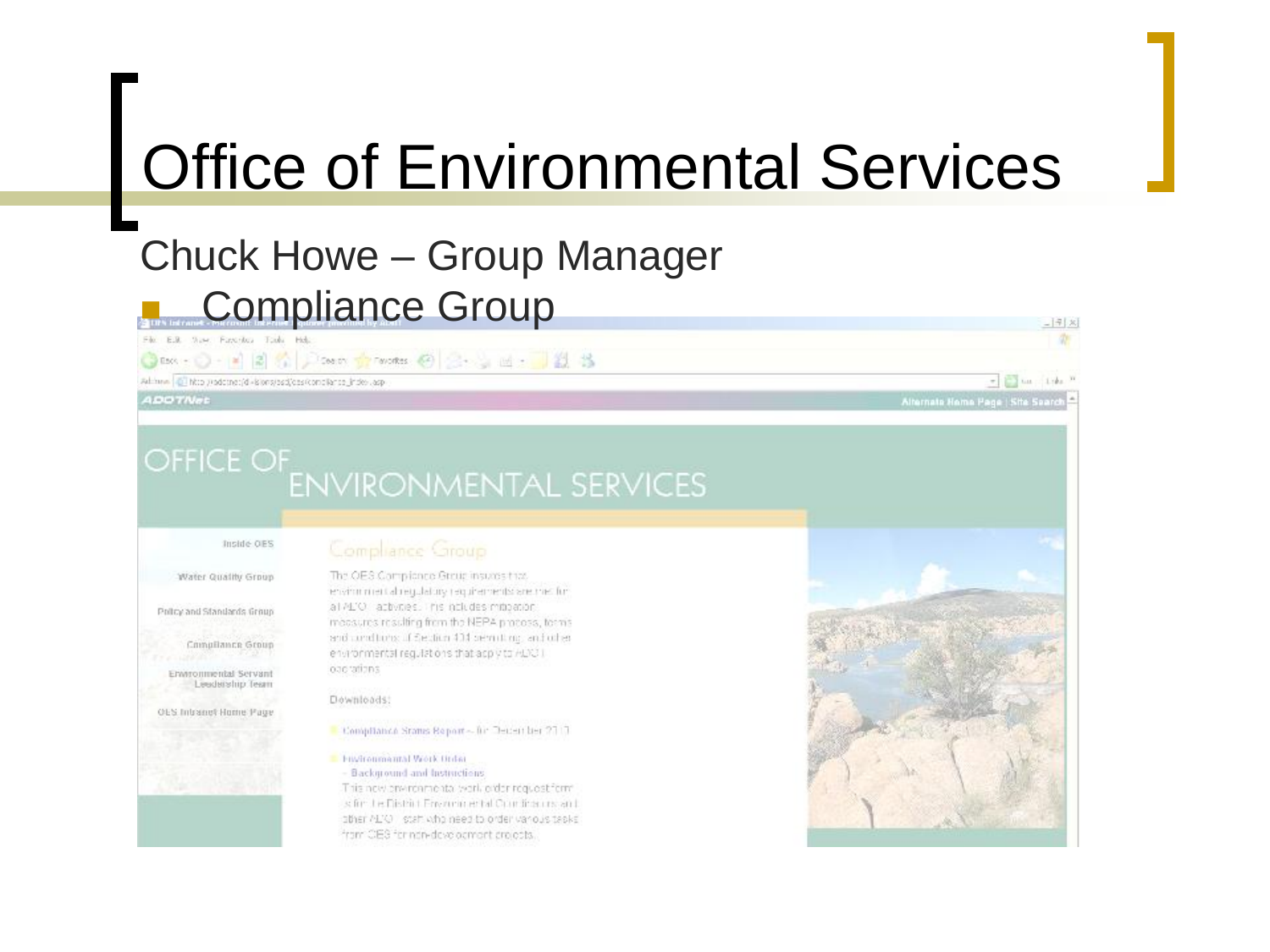### Mike Traubert - Group Manager

**Policy & Standards Group** 

P.o. Edit: May Favorites, Tools: Help

◎ kat - ○ - R 3 公 Disade 全 kactic ● ② - → B - → B - 2

Address (@) Nob ()edobret(di-k precastices(pc by Janc Joandards (naw Jasb

**ADDTNat** 

 $-1$   $-1$   $-1$   $-1$   $-1$ Alternate Home Page | Site Search

 $-15X$ 

1.38

#### OFFICE OF **ENVIRONMENTAL SERVICES**

biside OES. Water Quality Group Policy and Scredards Group Compliance Group: Environmental Servant Leecleridago Tesam OF 5 Jutrainet Home Page

The CES Policy and Standards Centry, with the assistance of the ACO - technical groups - develops critical environmental guvernance policy and guidance. This Group is also instrumental in the creation, cevelopment and mplementation of environmental management systems at ADOT

The Website for the Probly and Standards Octopistal? and the ADOT engineering sistricts while its Internet Website is for the consisting community, our tractors, culsibe agreem and the autrici-

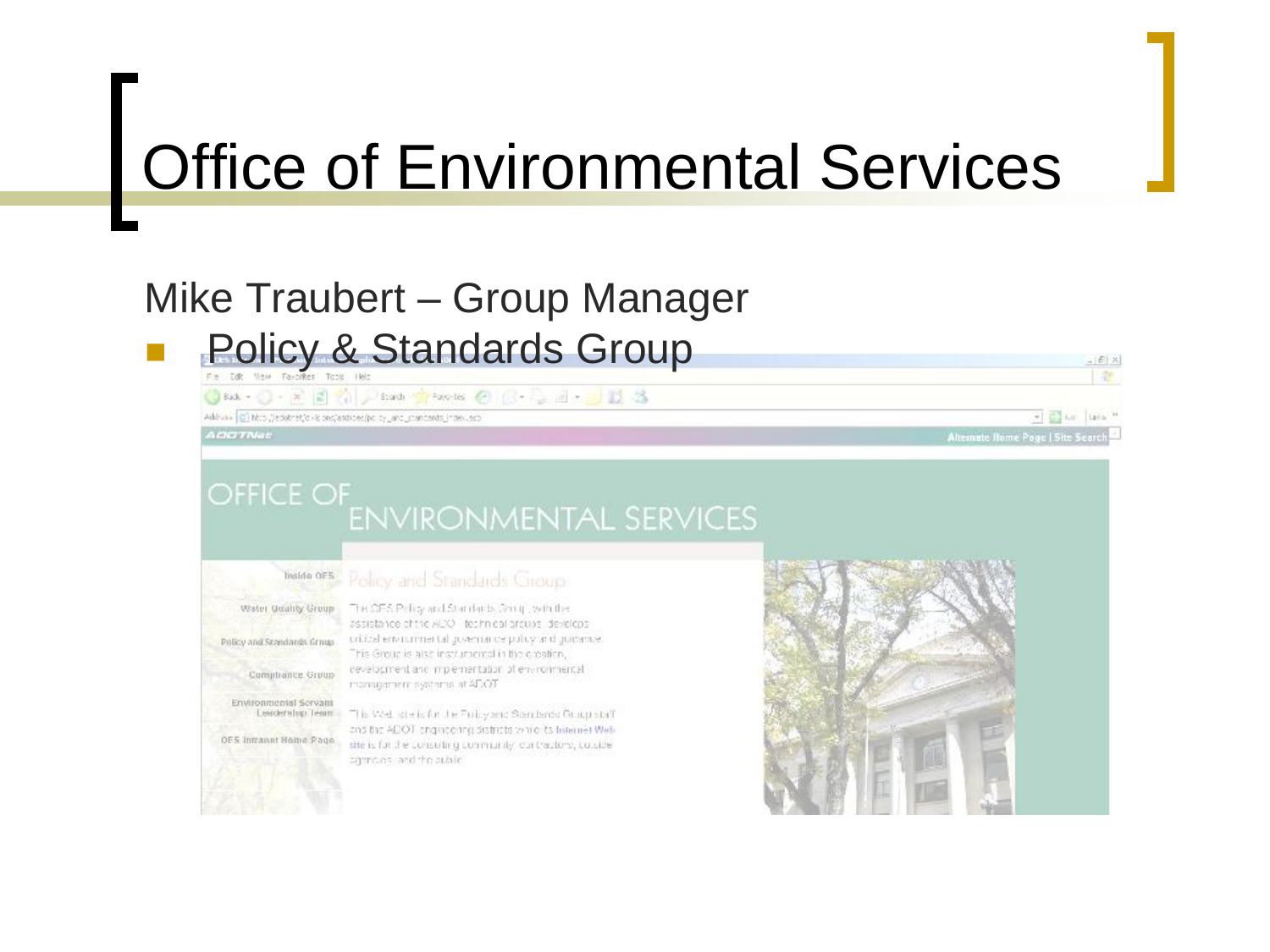### Wendy Terlizzi – Group Manager

**Water Quality Group** ● Bask - ○ - a | 語 - i | L Ebarch → Familles ● | ・ 。 ※ - 。 priders as the fluidades as presentationally public, the age **ADOTNet** OFFICE OF **ENVIRONMENTAL SERVICES** 



#### Water Quality Group

The OES Webs Guality Drugs oversees regulatory. reculiements on strikee and ground-valar for all ADOT. attales.

Due to the complesity and soupe of information who the area of water quality, he Water Quality Group intranet. I as is pan self-standing Web site



Water Quality Group Intranet Borice Page



 $= |2|x|$ 

 $=$   $\frac{1}{2}$  Gn  $=$  1 Els.  $^{10}$ 

**Alternate Home Page | Site Senro**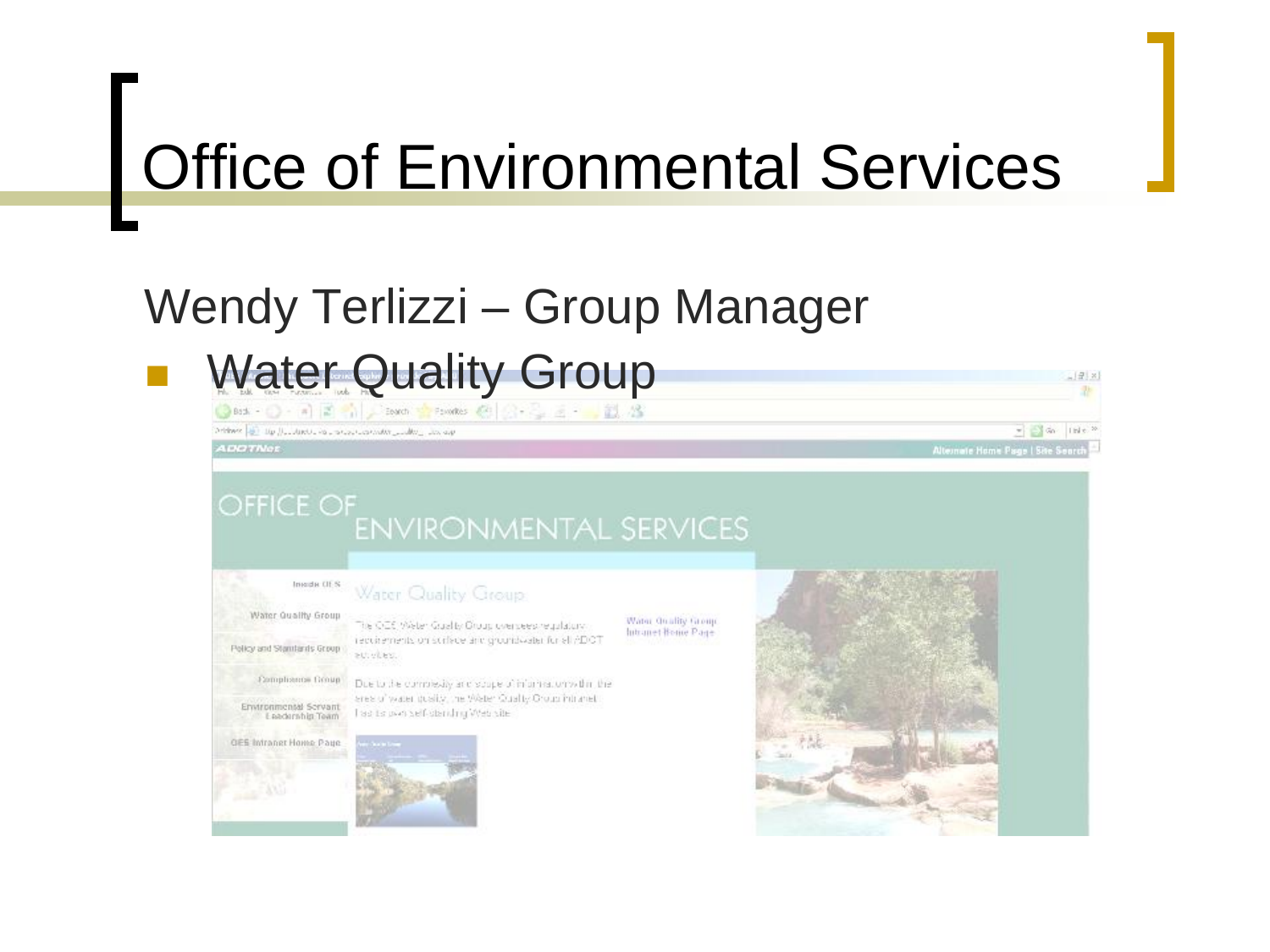## ADOT Environmental Coordinators

The Environmental Coordinators provide a subject matter expertise in each district and discipline group to facilitate activities, changes, work plans within the established environmental procedures and policies within ADOT and its regulatory community.

- ADOT is divided into 9 operational districts
- Each district has its own Environmental Coordinator
- Two additional statewide Environmental Coordinators (Materials Section and Equipment Services Section)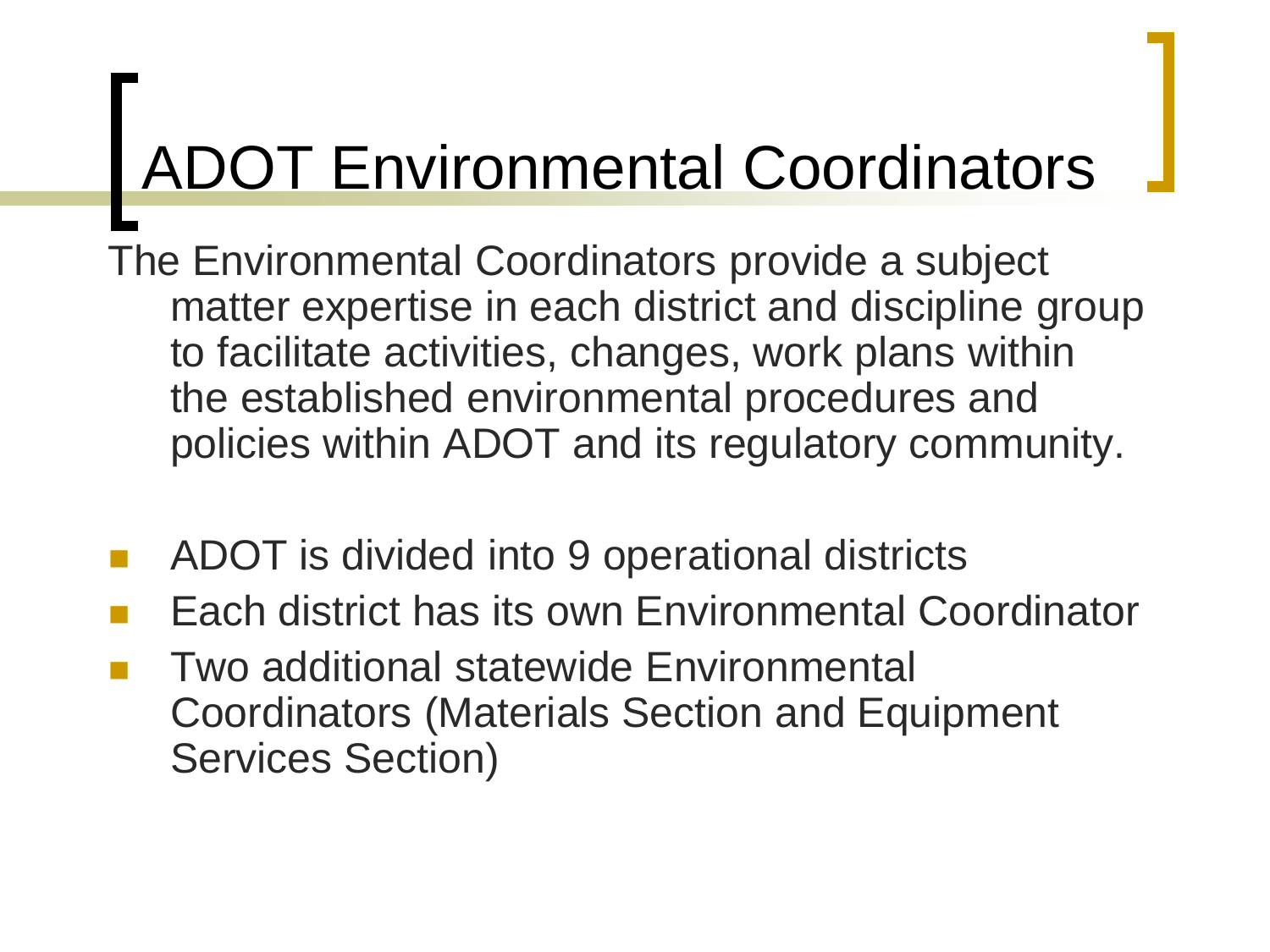# ADOT's Engineering Districts

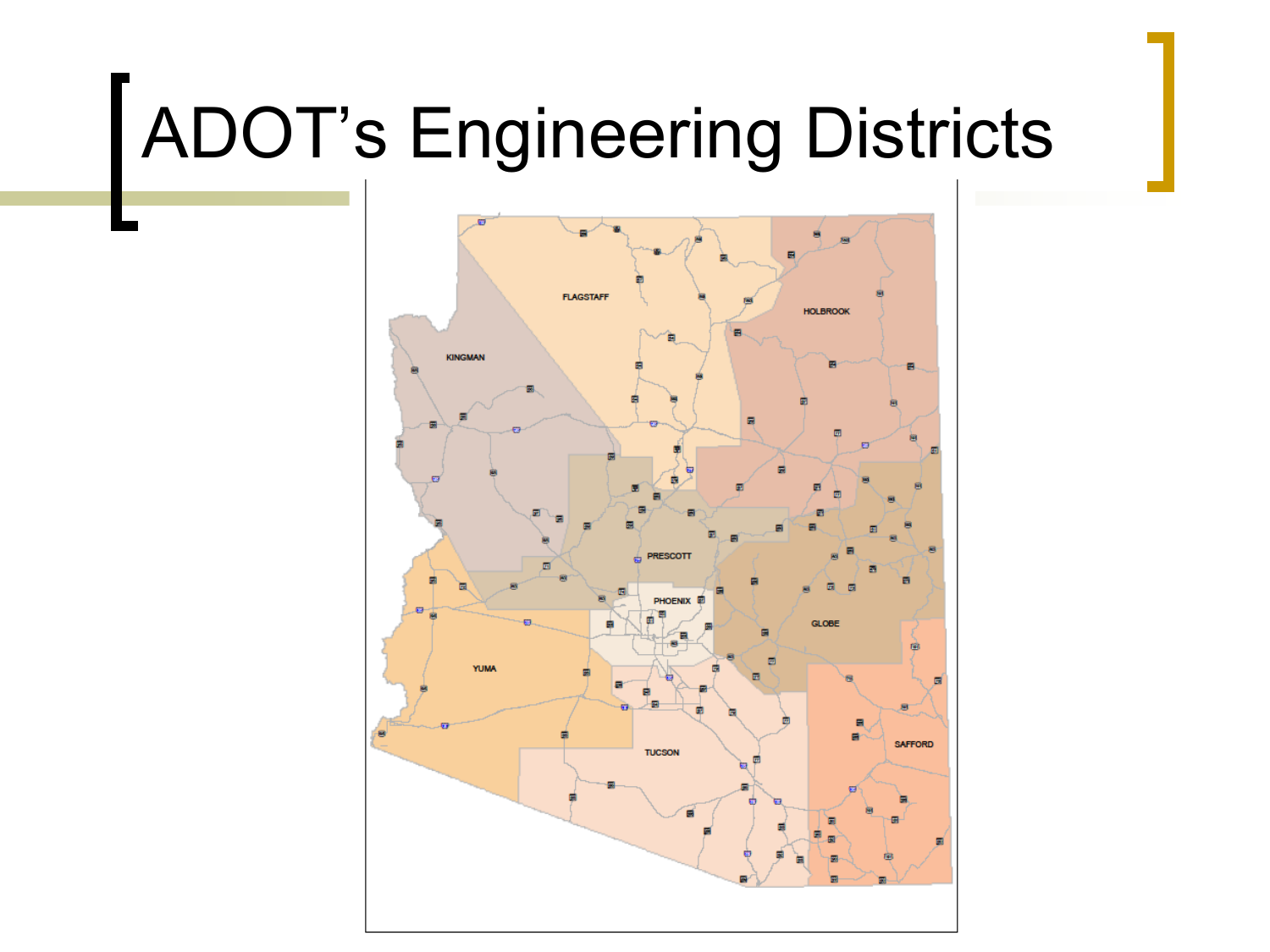### ADOT Environmental Coordinators

- Flagstaff District Kurt Harris
- Kingman District Julie Alpert
- 
- Prescott District Chuck Budinger
- Phoenix Maint Lisa Andersen
- Phoenix Constr Vacant
- Tucson District Angela Roach
- 
- Globe District Rick Haddow
- Holbrook District Randal Pair
- Materials Section Leigh Waite
- Equipment Services Robert Trapani

Yuma District – Bruce Fenske (acting) Safford District - James Hartman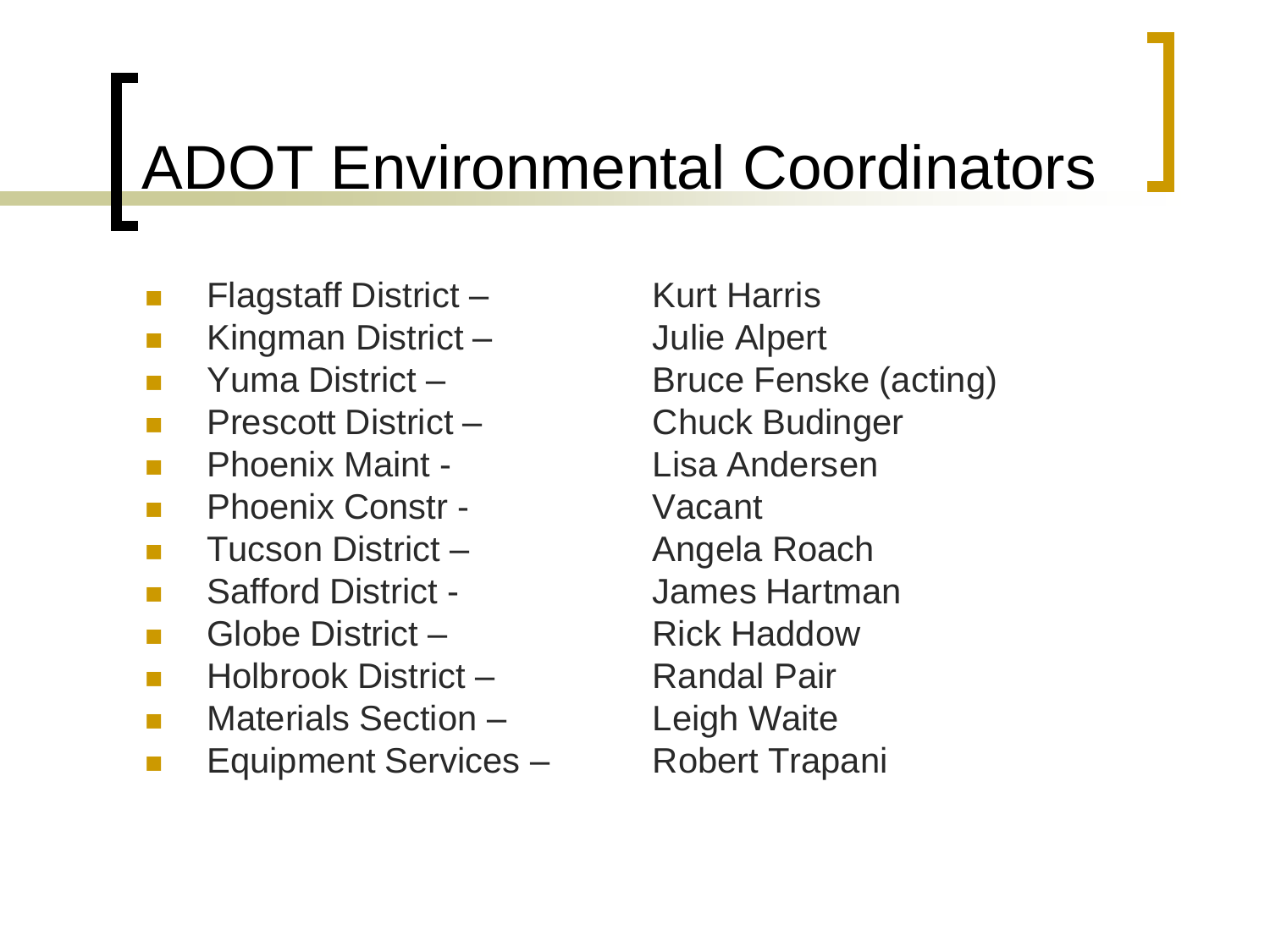### **October 2010:**

- US EPA conducted an audit of ADOT's statewide stormwater permit.
- An audit of implementation and compliance with the conditions of the permit
- Roughly 50 sites were reviewed in 4 of ADOT's Engineering Districts
- A full range of sites were reviewed
	- Construction
	- Facilities/Operations
	- Encroachment Permits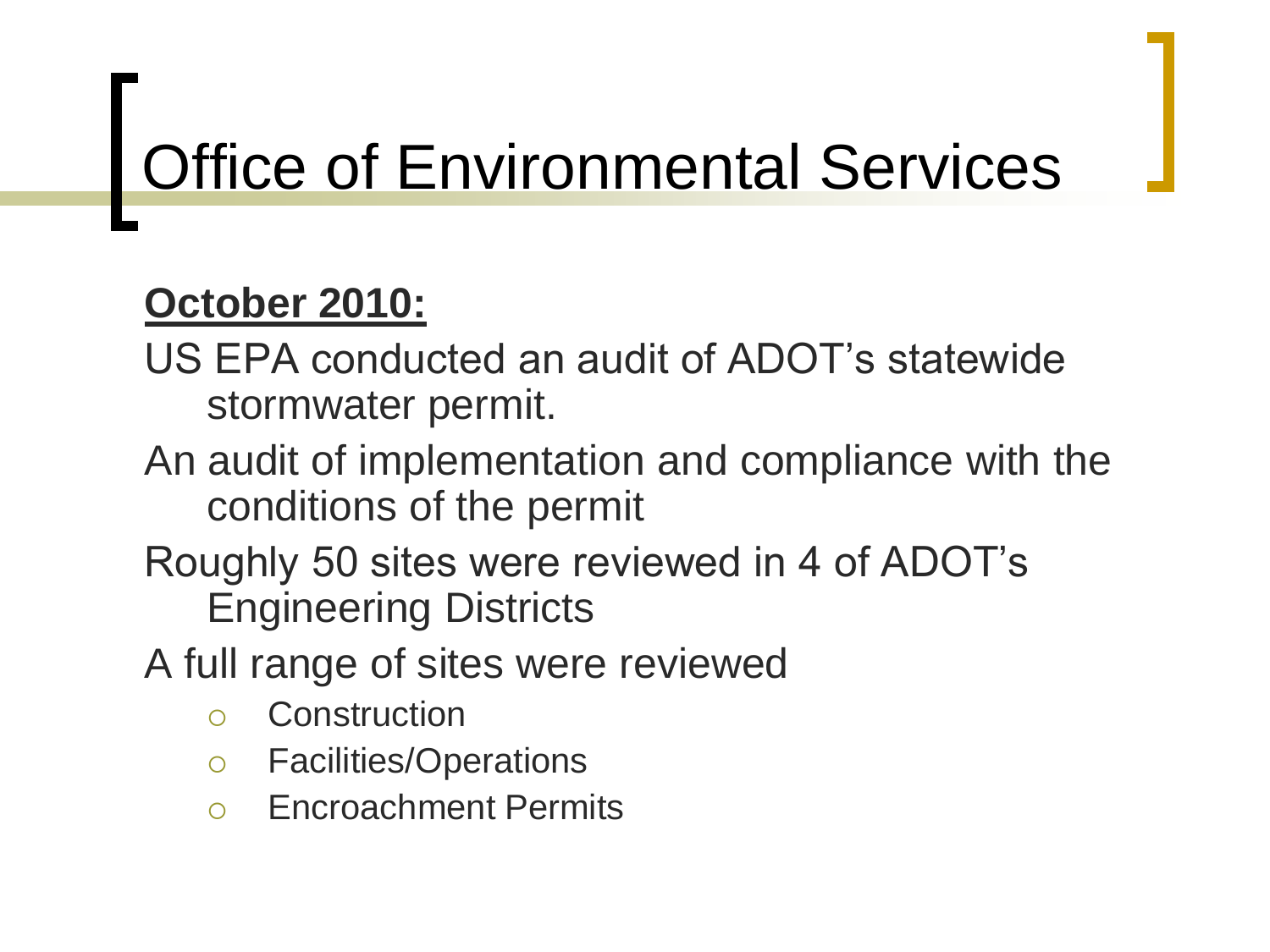### **Audit Report**

- Delivery is anticipated by the end of March (2012)
- Report will summarize observations from the audit team
- ADOT will evaluate findings and prepare a response to the audit report
- Anticipating a list of corrective actions from the sites observed and areas where ADOT policies are lacking to support the Stormwater Program.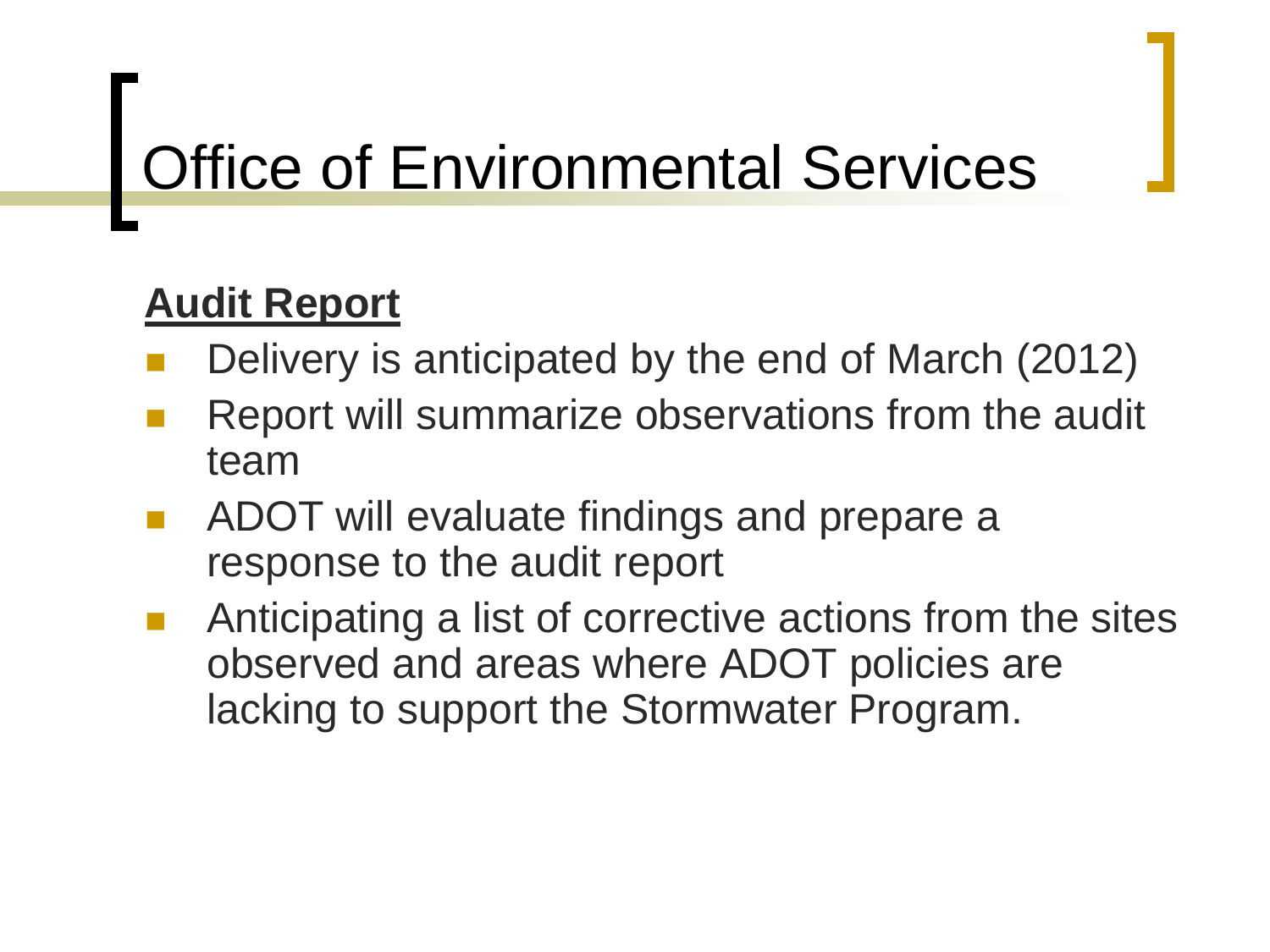### **Compliance Order**

- ADOT is anticipating a formal Compliance Order be issued from US EPA to direct the implementation of program areas not currently required in the statewide stormwater permit
- Conditions within the Compliance Order are anticipated to be time-dependant with specific milestones for completion
- Training, establishment of standards and policies are anticipated.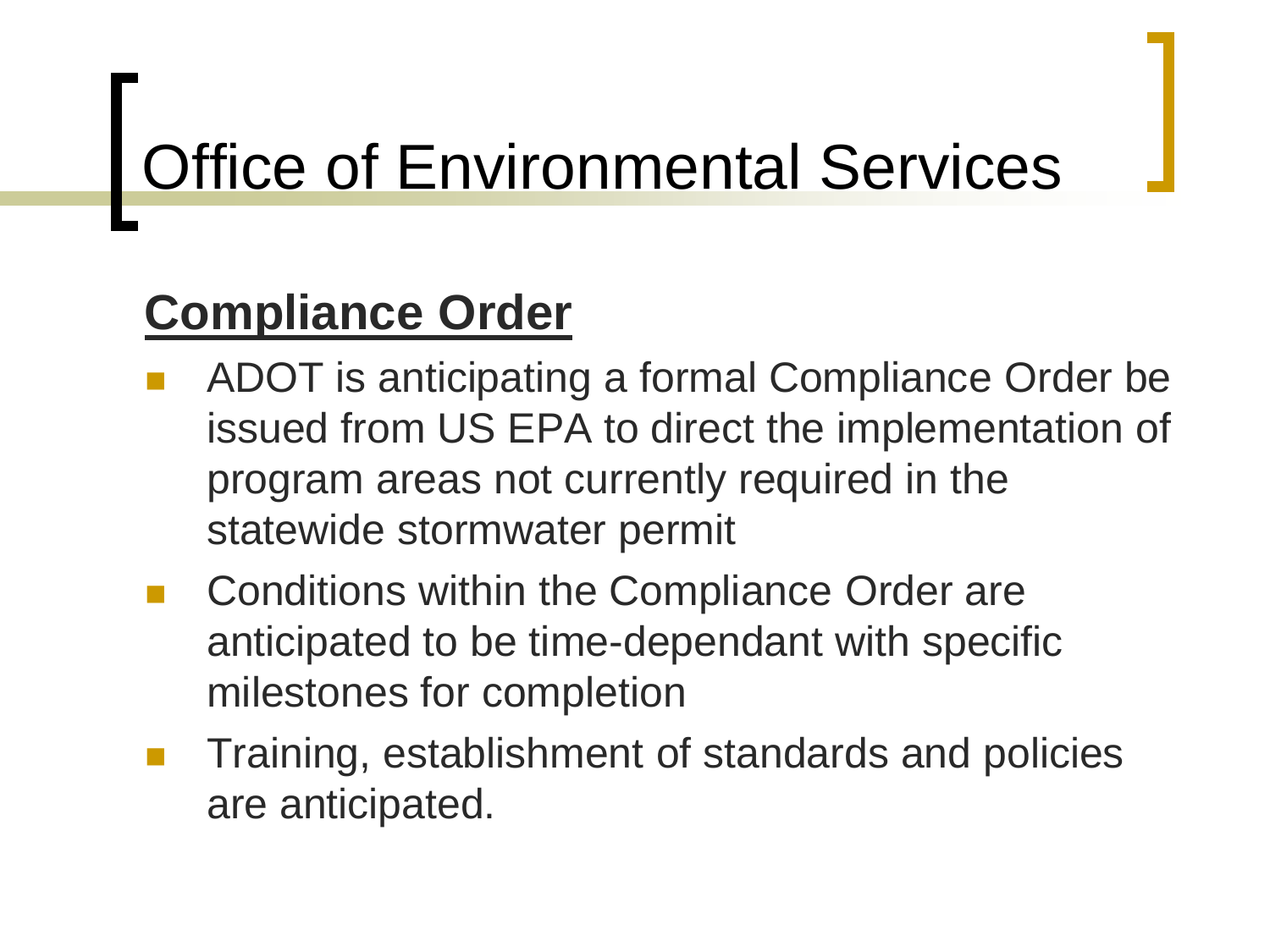Lessons-Learned – Observations from the US EPA Audit

- Good Housekeeping
- Timely Response to observations
- Anticipate needed BMPs and deployed features
- Erosion and Sediment Control both are required for effective control
- Document, Document, Document